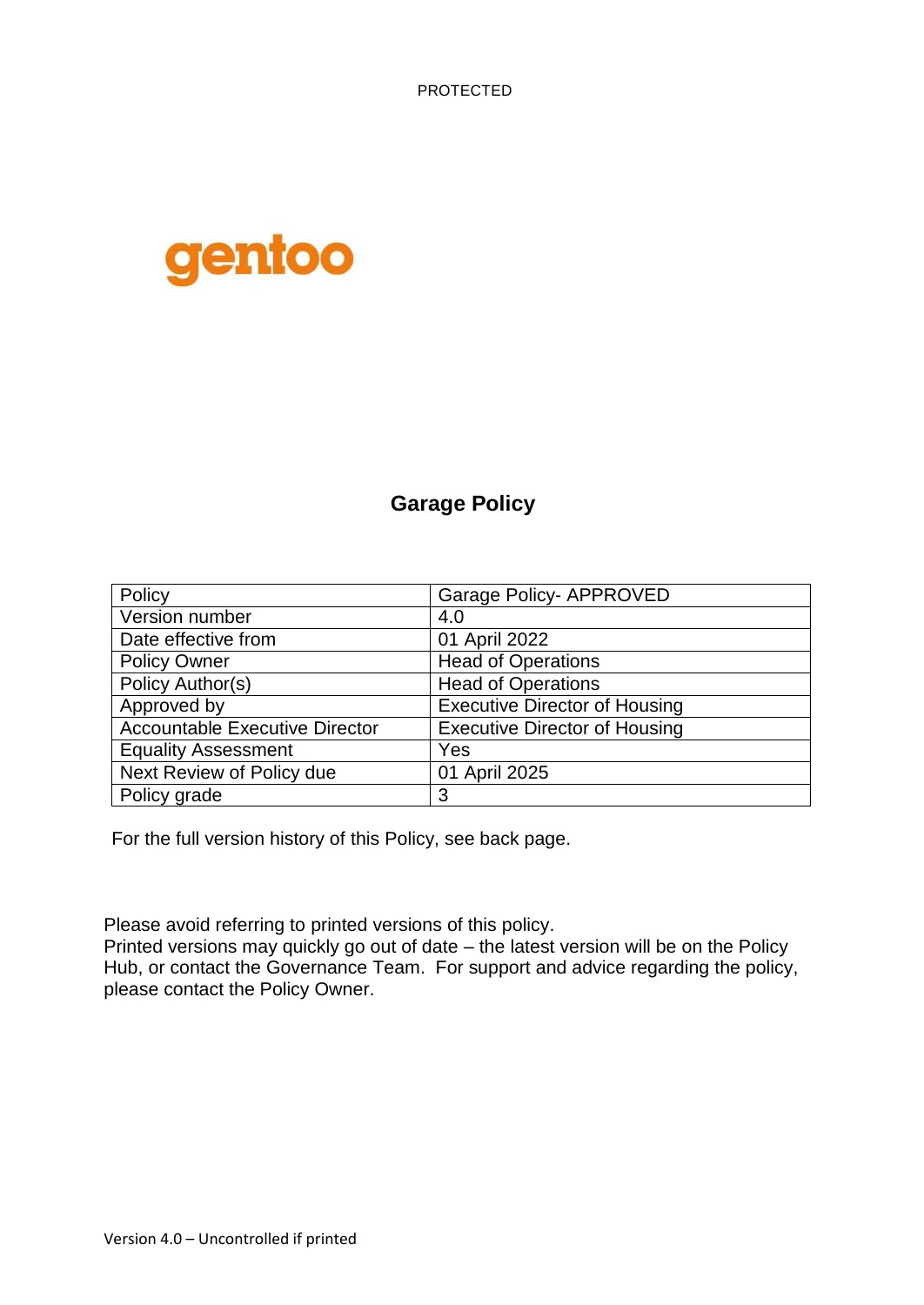## **1.0 Introduction and Scope**

- 1.1 This policy sets out our approach to the allocation and management of our Garages.
- 1.2 Gentoo will treat everyone equally and fairly whilst endeavouring to make the best use of available stock.

| <b>Gentoo Group</b>            |  |
|--------------------------------|--|
| <b>Gentoo Homes</b>            |  |
| <b>Gentoo Developments Ltd</b> |  |
| Gentoo Genie                   |  |

#### It applies to:

| <b>General Needs rented properties</b>                                 |  |
|------------------------------------------------------------------------|--|
| <b>Supported Housing</b>                                               |  |
| Sheltered Housing                                                      |  |
| Leasehold/Shared ownership                                             |  |
| Rent to Buy properties                                                 |  |
| Market rented properties (domestic)                                    |  |
| <b>Temporary Accommodation</b>                                         |  |
| Stock owned but not managed by the Group                               |  |
| Communal Areas, including those relating to Leasehold/Shared Ownership |  |
| properties                                                             |  |
| Commercial Property (offices, depots etc.)                             |  |
| Stock managed by Gentoo on behalf of a third party                     |  |
| Garages and outbuildings                                               |  |
| Remote plant (district heating, electrical pumps etc.)                 |  |
| Curtilage                                                              |  |

### **2.0 Links to Strategy and the Business Plan**

- 2.1 Our vision and values set the direction and shape the culture of our organisation.
- 2.2 Gentoo's **vision** is:

Great Homes – Strong Communities – Inspired People

#### 2.3 Our vison The Group's **values** are:

- Do the right thing
- Make a difference
- Keep learning
- Work together
- Give all you've got
- 2.4 The Group's Board and Executive Team have approved Gentoo's strategic aims, centred on the following **themes**:

Version 4.0 – Uncontrolled if printed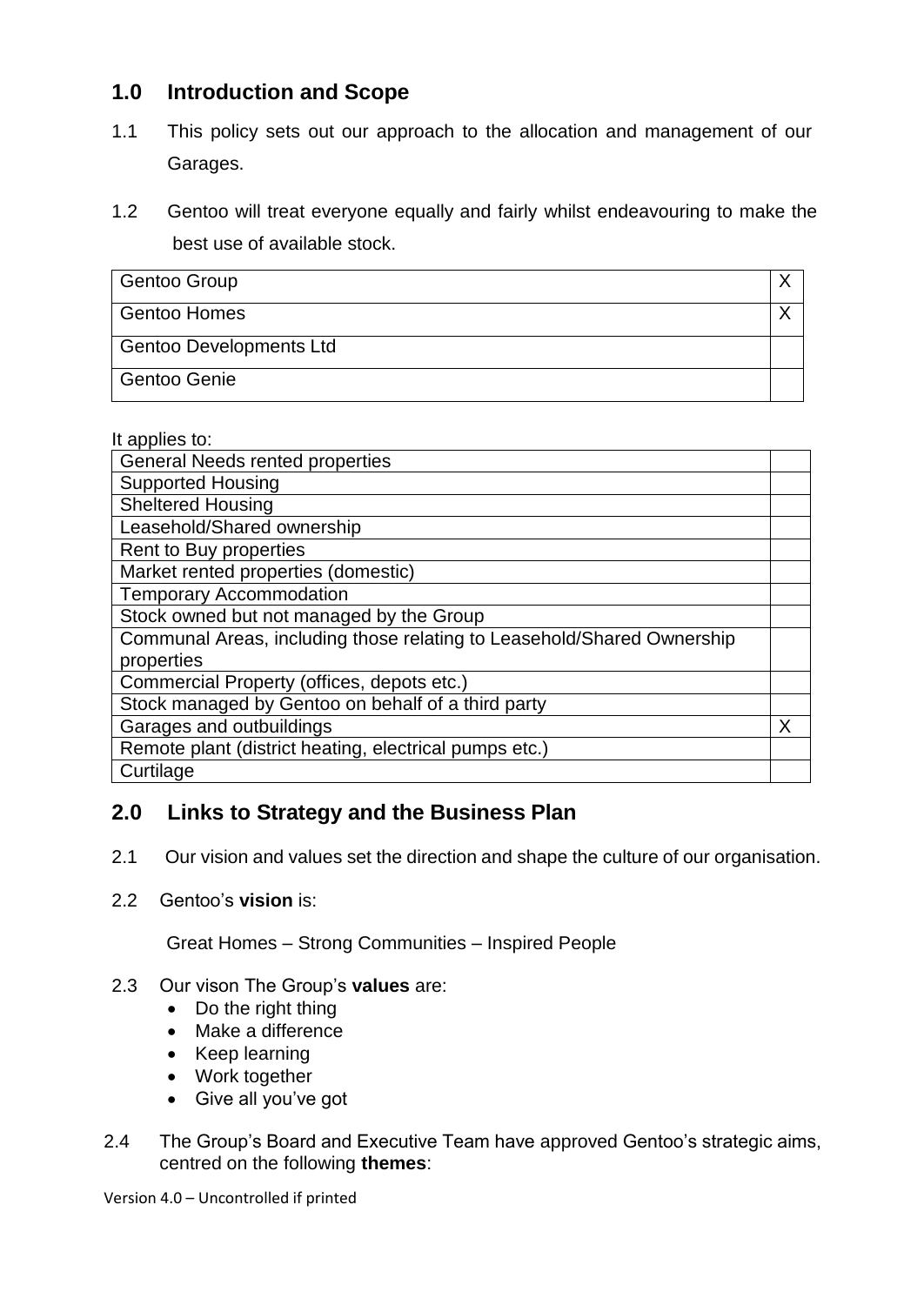- Place
- People
- Perform
- Partner
- Pride
- 2.5 These "5P's" have been developed to articulate the delivery of our vision via the following strategic **aims**:
	- Provide homes and services that enable our tenants and communities to succeed **(Place)**
	- Invest in people and communities to help realise opportunities and release potential **(People)**
	- Be well governed and financially resilient, operating efficiently and responsibly, investing wisely to fulfil our social purpose **(Perform)**
- 2.6 The above aims will be supported by the following **enablers**:
	- Work with others to influence and generate sustainable change **(Partner)**
	- Harness the collective passion and energy of our people to support the city **(Pride)**
- 2.7 Gentoo's policies support the delivery of the Group's Vision, Values and Strategy.

### **3.0 Regulation and Legislation**

3.1 The Executive Director of Housing will ensure this policy has regard to all legislation, regulation and best practice.

### **4.0 Our Policy Statement**

- 4.1 Gentoo aims to provide affordable garages for tenants and other persons living within our neighbourhoods.
- 4.2 We are committed to ensuring that garages are allocated in a fair way and as such all Garages will be allocated on a waiting list basis.
- 4.3 Garages can be used for garaging a car or for storage of goods. Gentoo may withdraw its consent for the storage of goods at its discretion by giving written notice.
- 4.4 Rent for the garage is payable weekly and is non-rebatable through housing benefit.
- 4.5 Once a garage has been allocated, the tenant is responsible for the upkeep of the garage and must ensure it is kept in a good state of repair. Tenants of battery garages (i.e., blocks of garages located on land owned by Gentoo) must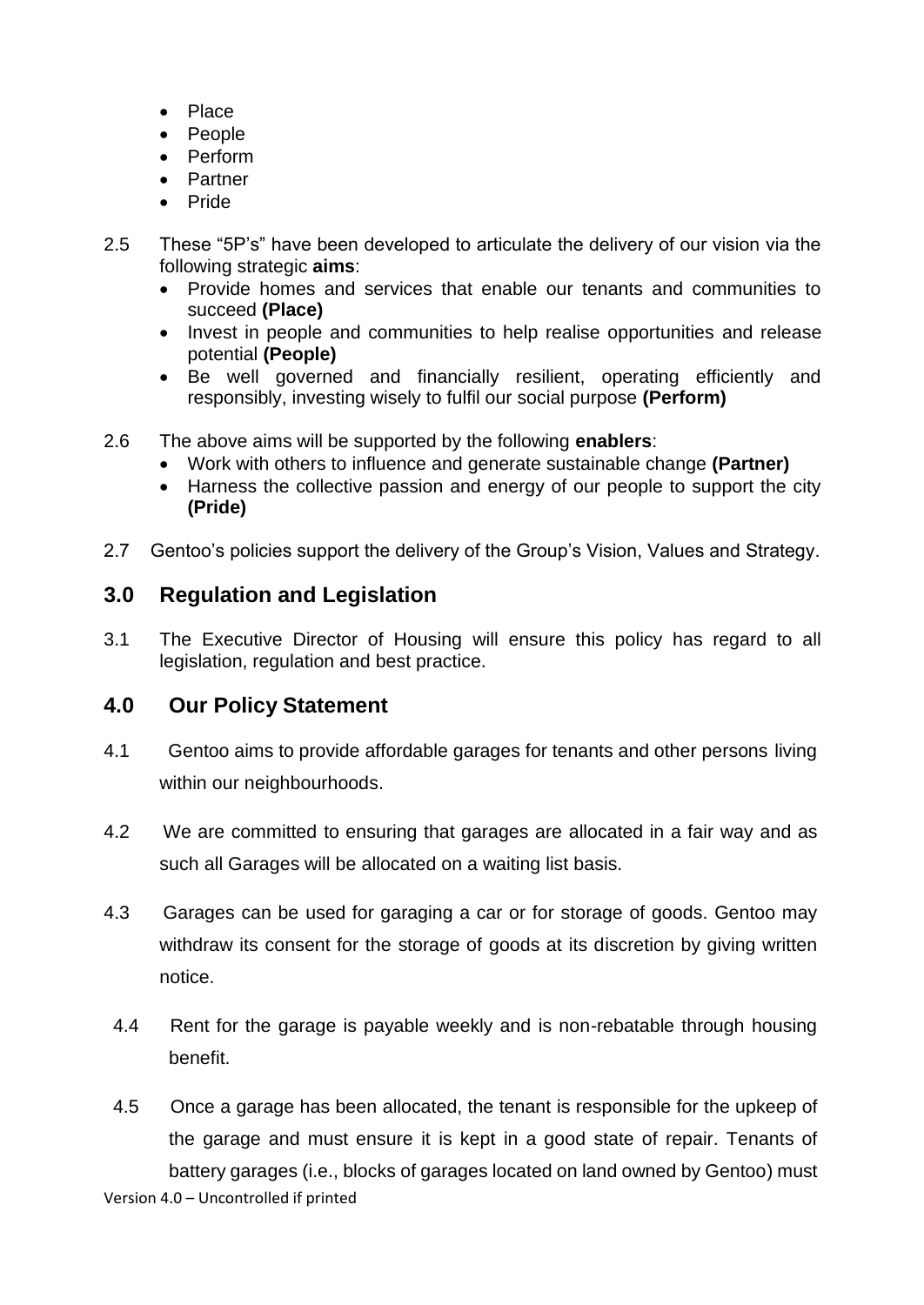report any repairs promptly to Gentoo and allow access to the garage in accordance with their tenancy agreement. Tenants of site garages (i.e., garages which have been built on a piece of land that is rented from Gentoo) must keep the property and garage in good and tenantable repair and condition. Although tenants of site garages are responsible for their upkeep, it is the responsibility of Gentoo to ensure that the tenant is adhering to the agreement.

- 4.6 We are committed to the principles of diversity and inclusion throughout the organisation and aim to:
	- Meet the needs and choice of people from all backgrounds
	- Ensure that our services are relevant, responsive and sensitive to the needs of our existing and future tenants
	- Ensure that all sections of the community in which we work have equal access to our services.
- 4.7 Our Garage Policy and Toolkit will ensure that tenants are treated as individuals with fairness and respect. An Equality Assessment has been completed on this policy.

## **5.0 Roles and Responsibilities**

| <b>Roles</b>                         | <b>Responsibilities</b>               |  |
|--------------------------------------|---------------------------------------|--|
| <b>Executive Director of Housing</b> | Is accountable for ensuring effective |  |
|                                      | implementation of this Policy         |  |
| <b>Associate Director of Housing</b> | Is responsible for adequate           |  |
|                                      | resourcing and having effective       |  |
|                                      | processes in place to implement this  |  |
|                                      | Policy                                |  |
| The Heads of Operations              | Is responsible for the day-to-day     |  |
|                                      | delivery of this policy               |  |
| Neighbourhood Management Staff       | Are responsible for familiarising     |  |
|                                      | themselves with this policy and the   |  |
|                                      | associated toolkit                    |  |

### **6.0 Monitoring and Review**

- 6.1 This Garage Policy will be reviewed a maximum of every 3 years, or in line with business need.
- 6.2 The accountability for this Policy lies with the Executive Director of Housing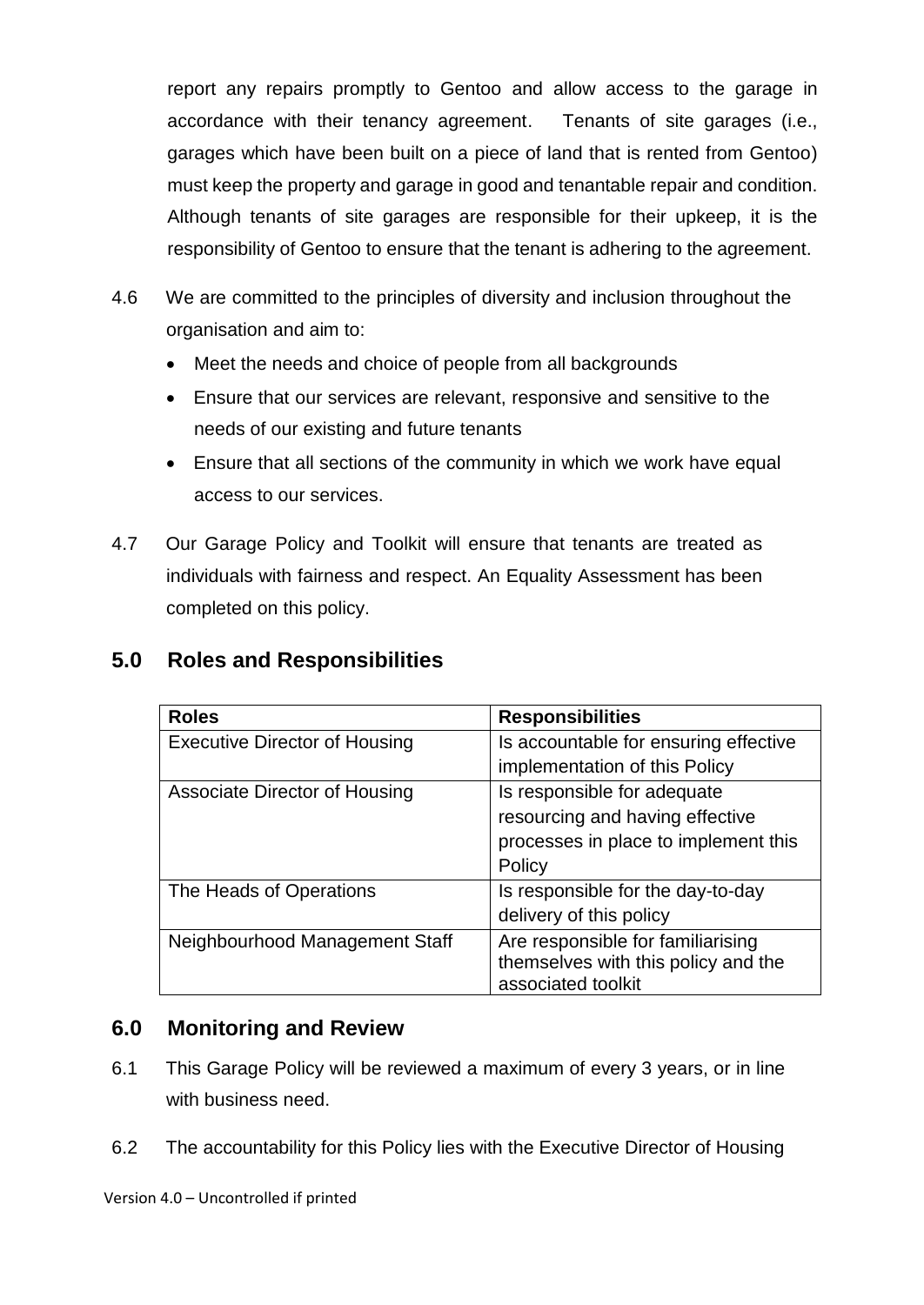and responsibility for this Policy lies with the Heads of Operations.

6.3 This Policy may be subject to an audit in line with the internal audit plan.

## **7.0 Policy Outcomes**

- 7.1 Our Garage Policy aims to achieve the following outcomes:
	- To allocate garages in a fair and transparent way.
	- To minimise void rent losses.
	- To minimise disrepair that could arise from neglect, vandalism and misuse.
	- To reduce parking problems in areas where the number of cars outstrips the spaces available.
	- To manage and maintain all garages and sites effectively.

### **8.0 Records**

8.1 All records relating to garages are stored on MRI Housing.

### **9.0 Definitions**

- 9.1 Gentoo have various types of garages:
	- Integral/in-curtilage garages: these are garages that are either integral to the property or situated within the boundary of a property. Tenants with this facility have no separate garage tenancy agreement.
	- Battery garages: these are blocks of garages located on land owned by Gentoo. Gentoo is responsible for the maintenance of these garages. Tenants who rent these garages will be given a Garage Tenancy Agreement.
	- Site garages: these are garages which have been built on a piece of land that is rented from Gentoo. In this case tenants rent the land from Gentoo but are responsible for the construction, maintenance and upkeep of the garage. Tenants who rent these garages will be given a Site Tenancy Agreement.
	- Car spaces: these are spaces adjacent some multi storey blocks of properties across parts of the City and locations such as River Quarter, Sunderland where an agreement is in place for a tenant or owner to pay rent for the car park space.

# **10.0 Applications for Garages**

Version 4.0 – Uncontrolled if printed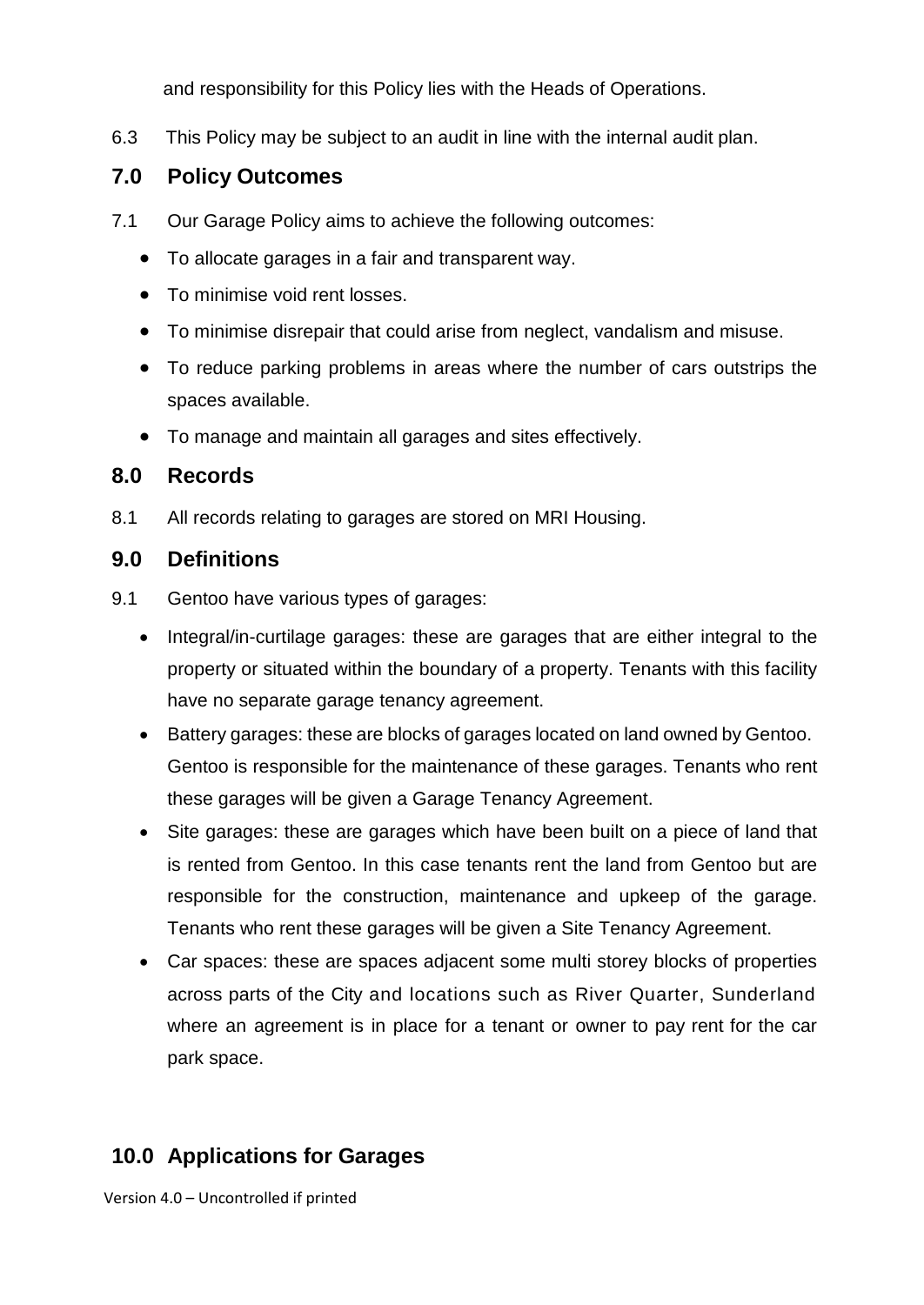10.1 Applications for garages should be made using the standardised garage application form which can be accessed by the Gentoo website or obtained from any Gentoo housing office.

## **11.0 Allocation of Garages**

- 11.1 Please note the following points about Gentoo's garage allocations policy:
- 11.2 Anyone can apply for a Gentoo garage. Priority in the allocation of garages is given to current Gentoo tenants before other applicants.
- 11.3 Allocations are made according to date of application.
- 11.4 Applications for a Gentoo garage will not be registered on the waiting list whilst rent arrears against any current or previous tenancy or any other debt with Gentoo exists. Consideration will also be made if any applicant has current tenancy breaches, former tenant arrears or chargeable repair debt. Applicants will be considered for a garage once all monies owed, or any other issue has been resolved. The local area will assess each case on an individual basis.

## **12.0 Rent**

- 12.1 Rent for the garage is payable weekly and is non rebatable through housing benefit. Tenants will be advised and recommended to sign up for paying their rent by direct debit or standing order which will be a more convenient and easier way to make the rent payments. The tenant will be advised that where rent is paid at an interval other than weekly it must be paid in advance to prevent the accrual of arrears.
- 12.2 The current garage rates as at April 2022 are as follows:

Site garages Gentoo Tenant- £2.04 \*Non-Gentoo Tenant- £2.97

Battery garages Gentoo Tenant- £5.67 \*Non-Gentoo Tenant- £8.02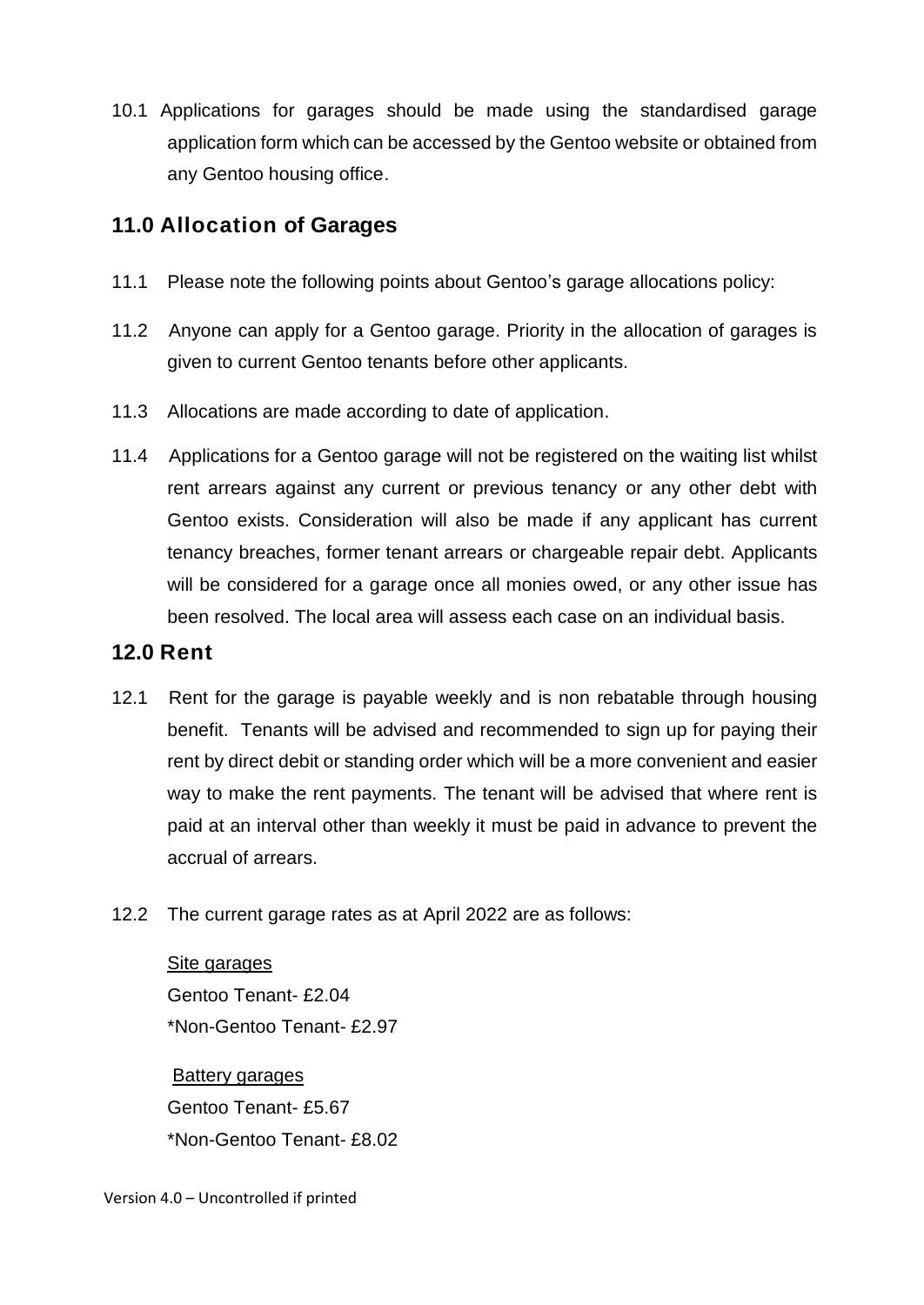Car Park Spaces

Gentoo Tenant - £2.63

\*Non-Gentoo Tenant - £3.50

Town Centre Car Park Space Special - £10.40

\*Non-Gentoo Tenants rent includes an administration fee.

- 12.3 Garage rents are decided annually through the rent setting plan which is approved by Group Board annually.
- 12.4 Garage rents will also have an increase in April each year which will reflect any refurbishment and improvement works completed to garages during the year.
- 12.5 The policy for garage rent increases is as follows:
	- Brick built (battery garages), site and car spaces will increase in line with quideline rent increase levels i.e., CPI + 1%.
- 12.6 If the tenant falls into arrears, action will commence and the Garage Rent Recovery Procedure will be followed.

## **13.0 Use of the Garage**

- 13.1 The garage must be used for the purpose of garaging your own private motor vehicle or for the storage of goods. The garage must not be used for any other purpose.
- 13.2 If the garage is to be used for the storage of goods the tenant must comply with the restrictions placed within the agreement, all relevant health and safety regulations and applicable planning control. Gentoo may withdraw its consent for the storage of goods at its discretion by giving written notice.

# **14.0 Responsibilities of Tenants**

14.1 Garage tenants have certain responsibilities which are listed in the Garage Toolkit, if the terms of the tenancy are broken Gentoo has the right to end the tenancy by serving a Notice to Quit. After the expiry of this notice Gentoo will take back possession of the garage. Gentoo can make additional charges for any necessary lock changes or other works such as the removal of goods and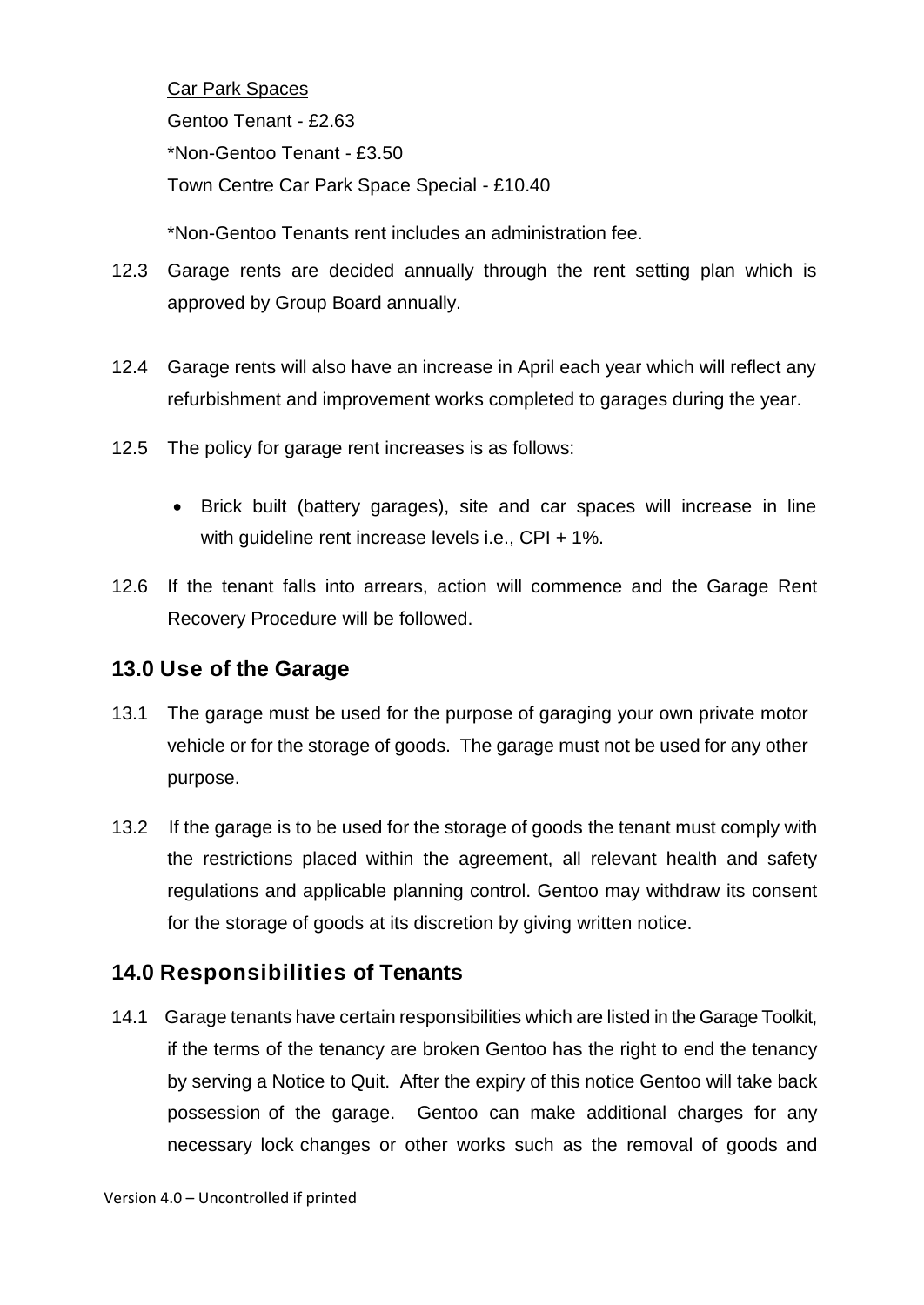items left in the garage.

14.2 In addition Gentoo reserve the right to serve a Notice and take back possession of the garage if the garage site is required by the Group for redevelopment purposes.

### **15.0 Management and Repairs**

- 15.1 Gentoo is responsible for keeping integral/in curtilage and battery garages in a good state of repair. Each repair will have a priority allocated to it which reflects its degree of urgency.
- 15.2 Tenants must report repairs promptly and these can be reported through telephone, in person, email and online.
- 15.3 With regard to emergency repairs, Gentoo may only be able to 'make safe' or do a temporary repair until a timeframe has been established to complete the full repair work.
- 15.4 Gentoo will undertake the repairing of the garage including the roof, main walls, doors, lock, and outside paintwork, unless the repairs are because of carelessness, misuse, or neglect. Paintwork and certain brickwork repairs are likely to be completed through a programme as opposed to reactive maintenance.
- 15.5 Should investment plan or demolition works be required to any garage (including battery and site garages) tenants will be responsible, at their own cost, to empty the garage of all items (including rubbish) prior to any investment plan works commencing, including the termination of the garage tenancy.
- 15.6 Gentoo reserve the right to inspect the garage at any time and tenants must allow access to carry out inspections as and when required.
- 15.7 If a battery garage is deemed unsafe, Gentoo will look for a suitable alternative garage for the tenant and terminate the tenancy. The rent will be frozen until a suitable alternative garage is identified.

## **16.0 Ending the Tenancy**

Version 4.0 – Uncontrolled if printed 16.1 To end a garage tenancy, tenants must give one week's written notice. The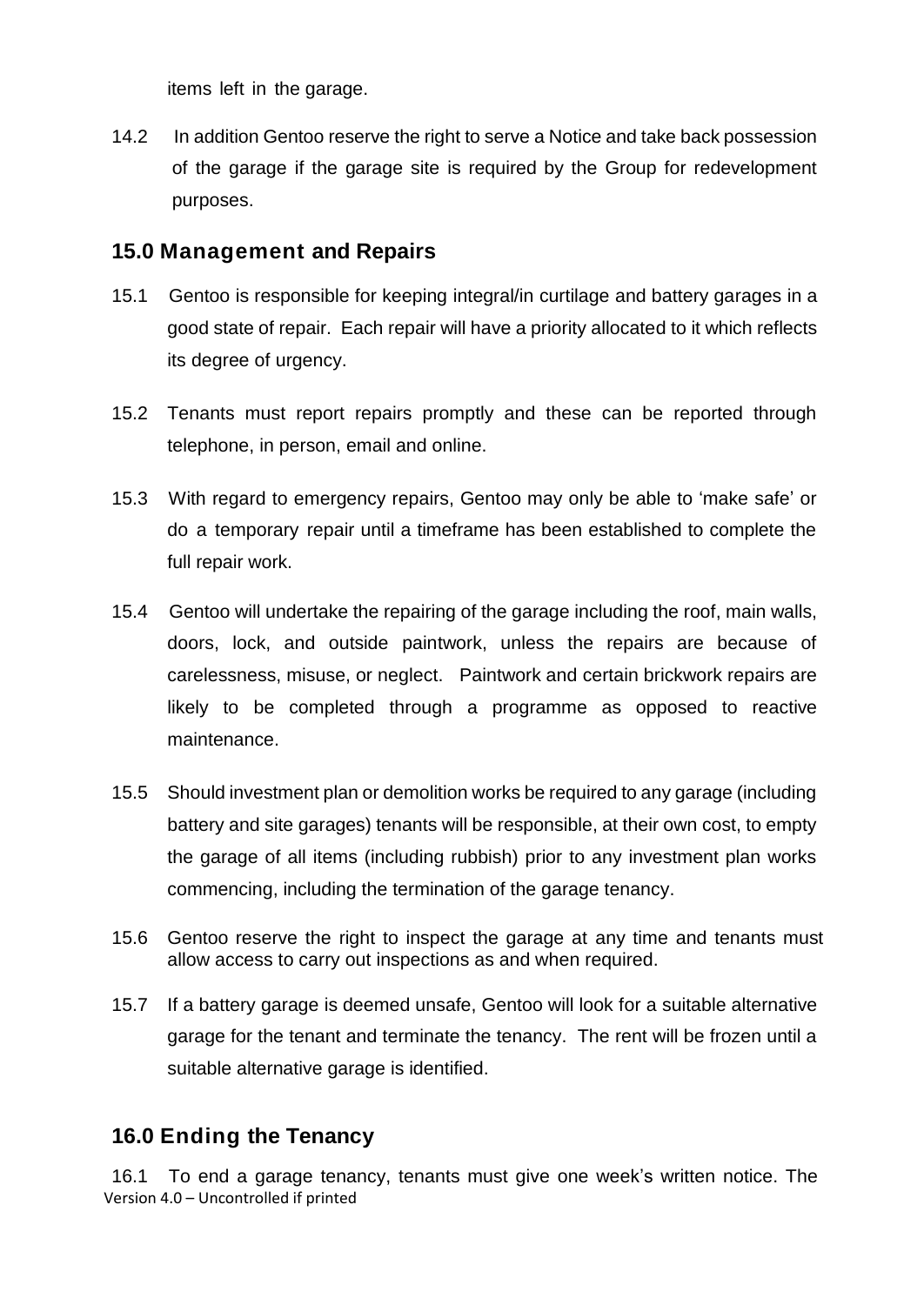garage tenancy ends on a Monday and all keys must be handed in to the local office by 12 noon. The garage must be left in a good state of repair with fixtures and fittings intact and any rent owed paid in full. All rubbish or belongings must be removed from the premises before vacating the garage or the tenant can be charged for their removal.

## **17.0 Site Garages**

- 17.1 Gentoo (from April 2022) will not accept any new applications for site garages to be constructed on land owned by Gentoo, which includes an existing site plot on the land. Gentoo will not permit any construction if a site garage on land owned by Gentoo,
- 17.2 Tenants currently renting site garages are responsible for the maintenance, repair and upkeep of the garage. If the site garage is not of sound construction e.g., no doors or other sections are damaged or missing from the garage, then it is the responsibility of Gentoo to contact the tenant and advise them to rectify the issue.
- 17.3 The tenant will pay rent on the site garage on a weekly basis, or in advance if they want to pay at longer intervals.
- 17.4 The tenant must remove the site garage construction and make the site good following termination of the tenancy or the expiry of a Notice to Quit. Gentoo will inspect the site and should the site garage fail to be removed Gentoo may then remove the site garage construction and charge the tenant for the full works. Should the site garage remain, an assessment needs to be made by the Property/Asset team concerning the condition of the garage which will remain empty until a decision has been made concerning its removal.

## **18.0 Complaints**

18.1 Complaints will be dealt with in accordance with the Group's Complaints Policy.